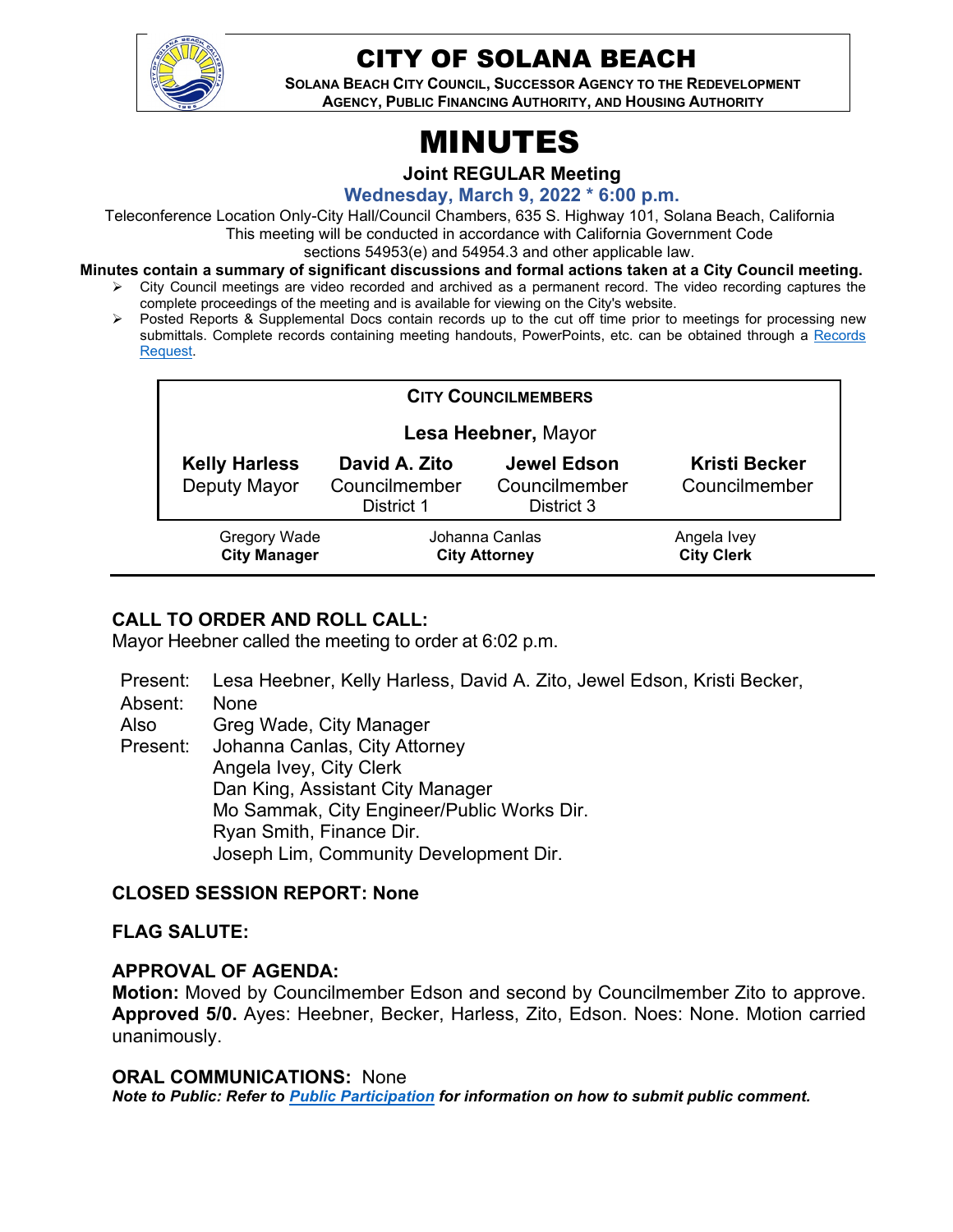This portion of the agenda provides an opportunity for members of the public to address the City Council on items relating to City business and not appearing on today's agenda by joining the virtual meeting online to speak live, per the Public Participation instructions on the Agenda.

Pursuant to the Brown Act, no action shall be taken by the City Council on public comment items. No written correspondence may be submitted in lieu of public speaking. Council may refer items to the City Manager for placement on a future agenda. The maximum time allotted for each speaker is THREE MINUTES (SBMC 2.04.190).

# **COUNCIL COMMUNITY ANNOUNCEMENTS / COMMENTARY:**

*An opportunity for City Council to make brief announcements or report on their activities. These items are not agendized for official City business with no action or substantive discussion.* 

# **A. CONSENT CALENDAR:** (Action Items) (A.1. - A.6.)

*Note to Public: Refer to Public Participation for information on how to submit public comment.*  Items listed on the Consent Calendar are to be acted in a single action of the City Council unless pulled for discussion.

Any member of the public may address the City Council on an item of concern by submitting written correspondence for the record to be filed with the record or by joining the virtual meeting online to speak live, per the Public Participation instructions on the Agenda. The maximum time allotted for each speaker is THREE MINUTES (SBMC 2.04.190).

Those items removed from the Consent Calendar by a member of the Council will be trailed to the end of the agenda, while Consent Calendar items removed by the public will be discussed immediately after approval of the Consent Calendar.

# **A.1. Minutes of the City Council.**

Recommendation: That the City Council

1. Approve the Minutes of the January 12, 2022 City Council Meetings.

Approved Minutes

[http://www.ci.solana-beach.ca.us/index.asp?SEC=F0F1200D-21C6-4A88-8AE1-0BC07C1A81A7&Type=B\\_BASIC](http://www.ci.solana-beach.ca.us/index.asp?SEC=F0F1200D-21C6-4A88-8AE1-0BC07C1A81A7&Type=B_BASIC)

**Motion:** Moved by Councilmember Edson and second by Deputy Mayor Harless to approve. **Approved 5/0.** Ayes: Heebner, Becker, Harless, Zito, Edson. Noes: None. Motion carried unanimously.

# **A.2. Register Of Demands.** (File 0300-30)

Recommendation: That the City Council

1. Ratify the list of demands for February 05, 2022 – February 18, 2022.

[Item A.2. Report \(click here\)](https://solanabeach.govoffice3.com/vertical/Sites/%7B840804C2-F869-4904-9AE3-720581350CE7%7D/uploads/A.2._Report_(click_here)_-_3-9-22_-_O.pdf)

*Posted Reports & Supplemental Docs contain records up to the cut off time, prior to the start of the meeting, for processing new submittals. The final official record containing handouts, PowerPoints, etc. can be obtained through a Records Request to the City Clerk's Office.*

**Motion:** Moved by Councilmember Edson and second by Deputy Mayor Harless to approve. **Approved 5/0.** Ayes: Heebner, Becker, Harless, Zito, Edson. Noes: None. Motion carried unanimously.

# **A.3. General Fund Budget Adjustments for Fiscal Year 2021/2022.** (File 0330-30)

Recommendation: That the City Council

1. Receive the report listing changes made to the Fiscal Year 2021/2022 General Fund Adopted Budget.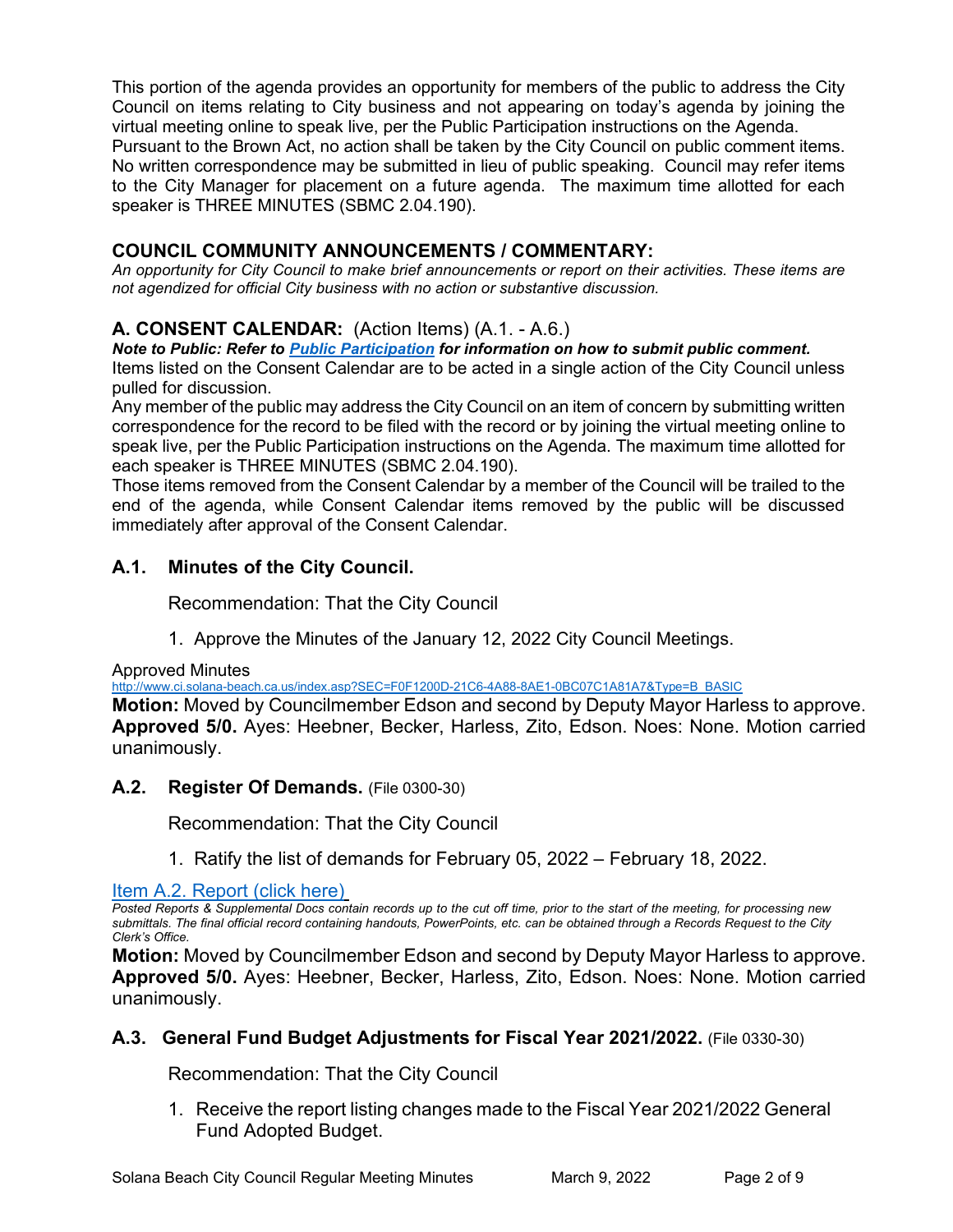[Item A.3. Report \(click here\)](https://solanabeach.govoffice3.com/vertical/Sites/%7B840804C2-F869-4904-9AE3-720581350CE7%7D/uploads/A.3._Report_(click_here)_3-9-22_-_O.pdf)

*Posted Reports & Supplemental Docs contain records up to the cut off time, prior to the start of the meeting, for processing new submittals. The final official record containing handouts, PowerPoints, etc. can be obtained through a Records Request to the City Clerk's Office.*

**Motion:** Moved by Councilmember Edson and second by Deputy Mayor Harless to approve. **Approved 5/0.** Ayes: Heebner, Becker, Harless, Zito, Edson. Noes: None. Motion carried unanimously.

# **A.4. Community Grant Program Fiscal Year 2022/23.** (File 0330-25)

Recommendation: That the City Council

1. Approve **Resolution 2022-024** authorizing the Fiscal Year 2022/23 Community Grant Program.

#### [Item A.4. Report \(click here\)](https://solanabeach.govoffice3.com/vertical/Sites/%7B840804C2-F869-4904-9AE3-720581350CE7%7D/uploads/A.4._Report_(click_here)_3-9-22_-_O.pdf)

*Posted Reports & Supplemental Docs contain records up to the cut off time, prior to the start of the meeting, for processing new submittals. The final official record containing handouts, PowerPoints, etc. can be obtained through a Records Request to the City Clerk's Office.*

**Motion:** Moved by Councilmember Edson and second by Deputy Mayor Harless to approve. **Approved 5/0.** Ayes: Heebner, Becker, Harless, Zito, Edson. Noes: None. Motion carried unanimously.

#### **A.5. Local Emergency Teleconferencing.** (File 0240-25)

Recommendation: That the City Council

1. Adopt **Resolution 2022-023** authorizing remote teleconference meetings of the legislative bodies of the City for the period of March 10, 2022 through April 8, 2022 pursuant to the new provisions of the Brown Act.

#### [Item A.5. Report \(click here\)](https://solanabeach.govoffice3.com/vertical/Sites/%7B840804C2-F869-4904-9AE3-720581350CE7%7D/uploads/A.5._Report_(click_here)_3-9-22_-_O.pdf)

*Posted Reports & Supplemental Docs contain records up to the cut off time, prior to the start of the meeting, for processing new submittals. The final official record containing handouts, PowerPoints, etc. can be obtained through a Records Request to the City Clerk's Office.*

**Motion:** Moved by Councilmember Edson and second by Deputy Mayor Harless to approve. **Approved 5/0.** Ayes: Heebner, Becker, Harless, Zito, Edson. Noes: None. Motion carried unanimously.

# **C. STAFF REPORTS: (C.1.)**

*Note to Public: Refer to Public Participation for information on how to submit public comment.* 

Any member of the public may address the City Council on an item of concern by submitting written correspondence for the record to be filed with the record or by registering to join the virtual meeting online to speak live, per the Public Participation instructions on the Agenda. The maximum time allotted for each speaker is THREE MINUTES (SBMC 2.04.190).

#### **C.1. Homeless Solutions and Equitable Communities Presentation.** (File 0230-20)

Recommendation: That the City Council

1. Receive the presentation from the Department of Homeless Solutions and Equitable Communities (HSEC) regarding their programs and activities in the region.

[Item C.1. Report \(click here\)](https://solanabeach.govoffice3.com/vertical/Sites/%7B840804C2-F869-4904-9AE3-720581350CE7%7D/uploads/C.1._Report_(click_here)_3-9-22_-_O.pdf) 

*Posted Reports & Supplemental Docs contain records up to the cut off time, prior to the start of the meeting, for processing new*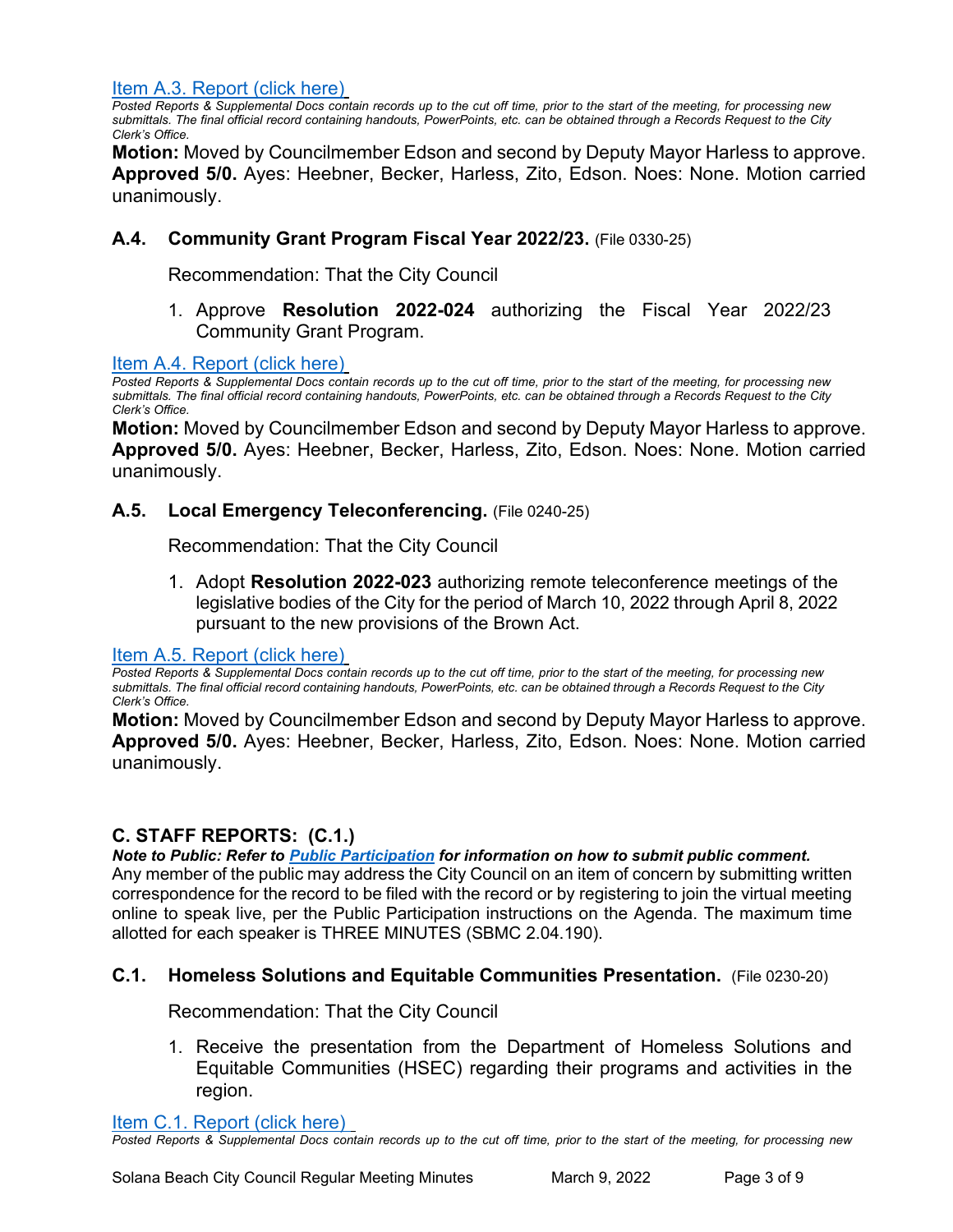*submittals. The final official record containing handouts, PowerPoints, etc. can be obtained through a Records Request to the City Clerk's Office.*

Greg Wade, City Manager, introduced the item.

Barbara Jimenez, Community Operations Officer, Department of Homeless Solution and Equitable Communities, presented a PowerPoint (on file).

Council and Ms. Jimenez discussed their collaboration with the Regional Task Force on the Homeless and its work groups.

Greg Wade, City Manager, introduced Captain Dustin Lopez, San Diego County Sheriff's Department, and said that he has engaged staff and the region with a compassionate response to the homeless.

Captain Lopez said that there were a multitude of responses depending on the situation, that they use and provide individuals with a resource card of agencies to assist with various needs, that the Mobile Crisis Response Teams would respond to provide access to mental and behavioral health services, that the Homeless Outreach Team was equipped with a social worker and deputy, and that all reports of concern should be made to the Sheriff's non-emergency line 858-565-5200.

Council, Staff, and Ms. Jimenez discussed potential permanent housing solutions and working with partners including CalTrans for their right-of-way near the freeways.

# **B. PUBLIC HEARINGS:** (B.1. – B.2.)

*Note to Public: Refer to Public Participation for information on how to submit public comment.* 

Any member of the public may address the City Council on an item of concern by submitting written correspondence for the record to be filed with the record or by registering to join the virtual meeting online to speak live, per the Public Participation instructions on the Agenda. The maximum time allotted for each speaker is THREE MINUTES (SBMC 2.04.190).

An applicant or designee(s) for a private development/business project, for which the public hearing is being held, is allotted a total of fifteen minutes to speak, as per SBMC 2.04.210. A portion of the fifteen minutes may be saved to respond to those who speak in opposition. All other speakers have three minutes each.

After considering all of the evidence, including written materials and oral testimony, the City Council must make a decision supported by findings and the findings must be supported by substantial evidence in the record.

#### **B.1. Public Hearing: 640 Via De La Valle., Applicant: The Fish Market, Case: 17-19- 03.** (File 0600-40)

The proposed project meets the minimum zoning requirements under the SBMC, may be found to be consistent with the General Plan and may be found, as conditioned, to meet the discretionary findings required as discussed in this report to approve a DRP. Therefore, Staff recommends that the City Council:

- 1. Conduct the Public Hearing: Open the Public Hearing, Report Council Disclosures, Receive Public Testimony, and Close the Public Hearing.
- 2. Find the project exempt from the California Environmental Quality Act pursuant to Section 15303 of the State CEQA Guidelines; and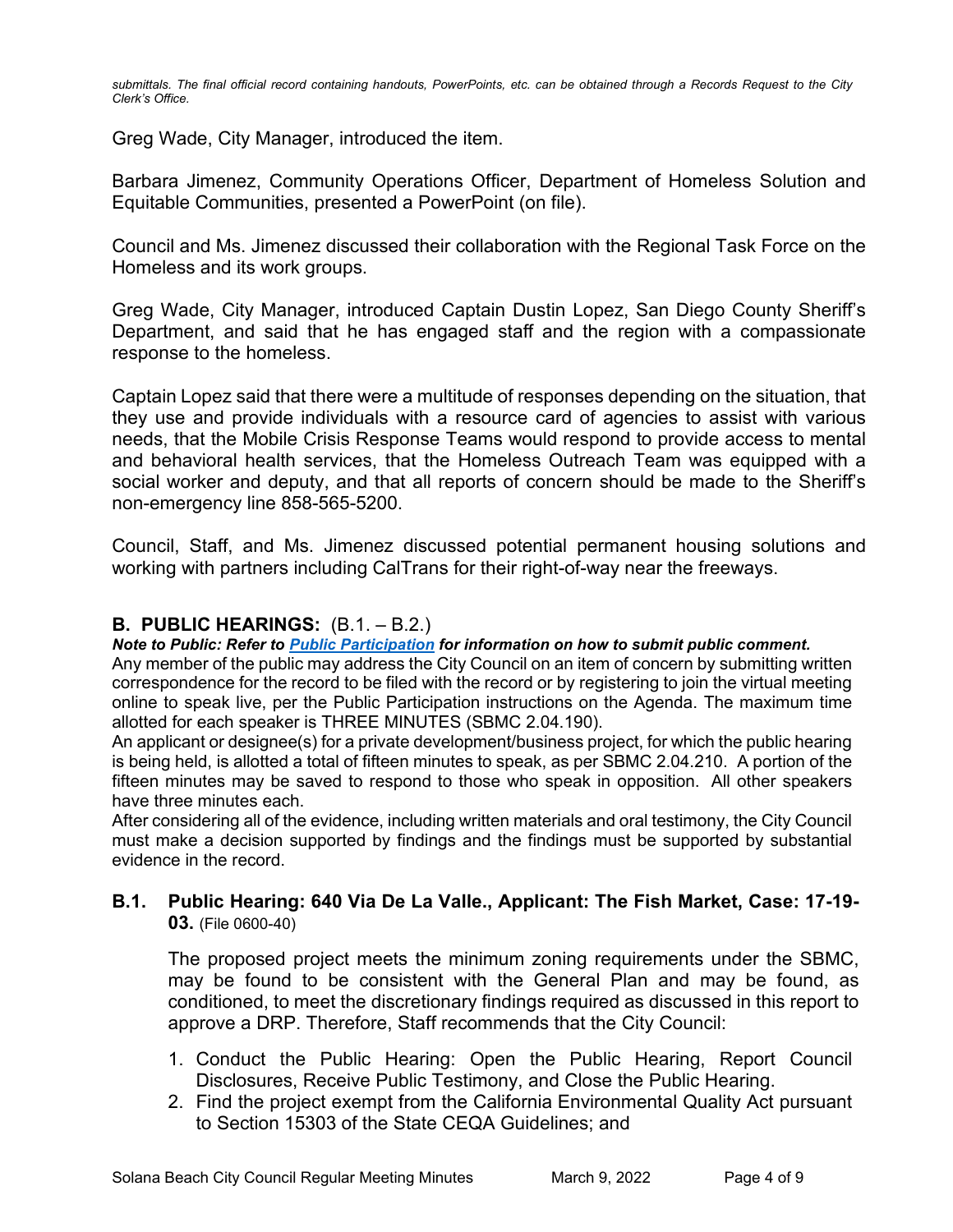3. If the City Council makes the requisite findings and approves the project, adopt **Resolution 2022-022** conditionally approving a DRP to remodel the existing Fish Market which includes modifications to the existing entry, entry waiting area, garbage enclosure, signage, perimeter landscape and to enlarge an outdoor patio at 640 Via de La Valle, Solana Beach.

#### [Item B.1. Report \(click here\)](https://solanabeach.govoffice3.com/vertical/Sites/%7B840804C2-F869-4904-9AE3-720581350CE7%7D/uploads/B.1._Report_(click_here)_3-9-22_-_O.pdf)

*Posted Reports & Supplemental Docs contain records up to the cut off time, prior to the start of the meeting, for processing new submittals. The final official record containing handouts, PowerPoints, etc. can be obtained through a Records Request to the City Clerk's Office.*

Greg Wade, City Manager, introduced the item.

Corey Andrews, Principal Planner, presented a PowerPoint (on file).

Mayor Heebner opened the public hearing.

Council disclosures.

Council and Staff discussed the monument sign location, sign material, and landscaping at the base of the sign.

Reggie Reyes, Applicant, said that he was available for questions.

**Motion:** Moved by Deputy Mayor Harless and second by Councilmember Zito to close the public hearing. **Approved 5/0.** Ayes: Heebner, Becker, Harless, Zito, Edson. Noes: None. Motion carried unanimously.

**Motion:** Moved by Mayor Heebner and second by Deputy Mayor Harless to approve. **Approved 5/0.** Ayes: Heebner, Becker, Harless, Zito, Edson. Noes: None. Motion carried unanimously.

#### **B.2. Public Hearing: 661-781 South Nardo Ave. and 821 Stevens Ave., Applicant: H.G. Fenton, Case: DRP MOD 20-002.** (File 0600-40)

The proposed Project meets the minimum objective requirements under the SBMC, can be found to be consistent with the General Plan and the LCP LUP, and may be found, as conditioned, to meet the discretionary findings required as discussed in this report to approve a DRP Modification and SDP waiver. Therefore, Staff recommends that the City Council:

- 1. Conduct the Public Hearing: Open the public hearing, Report Council disclosures, Receive public testimony, Close the public hearing.
- 2. Adopt **Resolution 2022-006** conditionally approving a DRP Modification and SDP waiver for the Solana Highlands project modifications described herein, a residential community and affordable senior housing project previously approved on December 17, 2018, at 661-781 South Nardo Avenue and 821 Stevens Avenue, Solana Beach.

[Item B.2. Report \(click here\)](https://solanabeach.govoffice3.com/vertical/Sites/%7B840804C2-F869-4904-9AE3-720581350CE7%7D/uploads/B.2._Report_(click_here)_3-9-22_-_O.pdf)

[Item B.2. Supplemental Docs \(upd. 3-9-22 at 2:30pm\)](https://solanabeach.govoffice3.com/vertical/Sites/%7B840804C2-F869-4904-9AE3-720581350CE7%7D/uploads/B.2._Supp_Docs_(3-9_120pm)_-_O.pdf)

*Posted Reports & Supplemental Docs contain records up to the cut off time, prior to the start of the meeting, for processing new*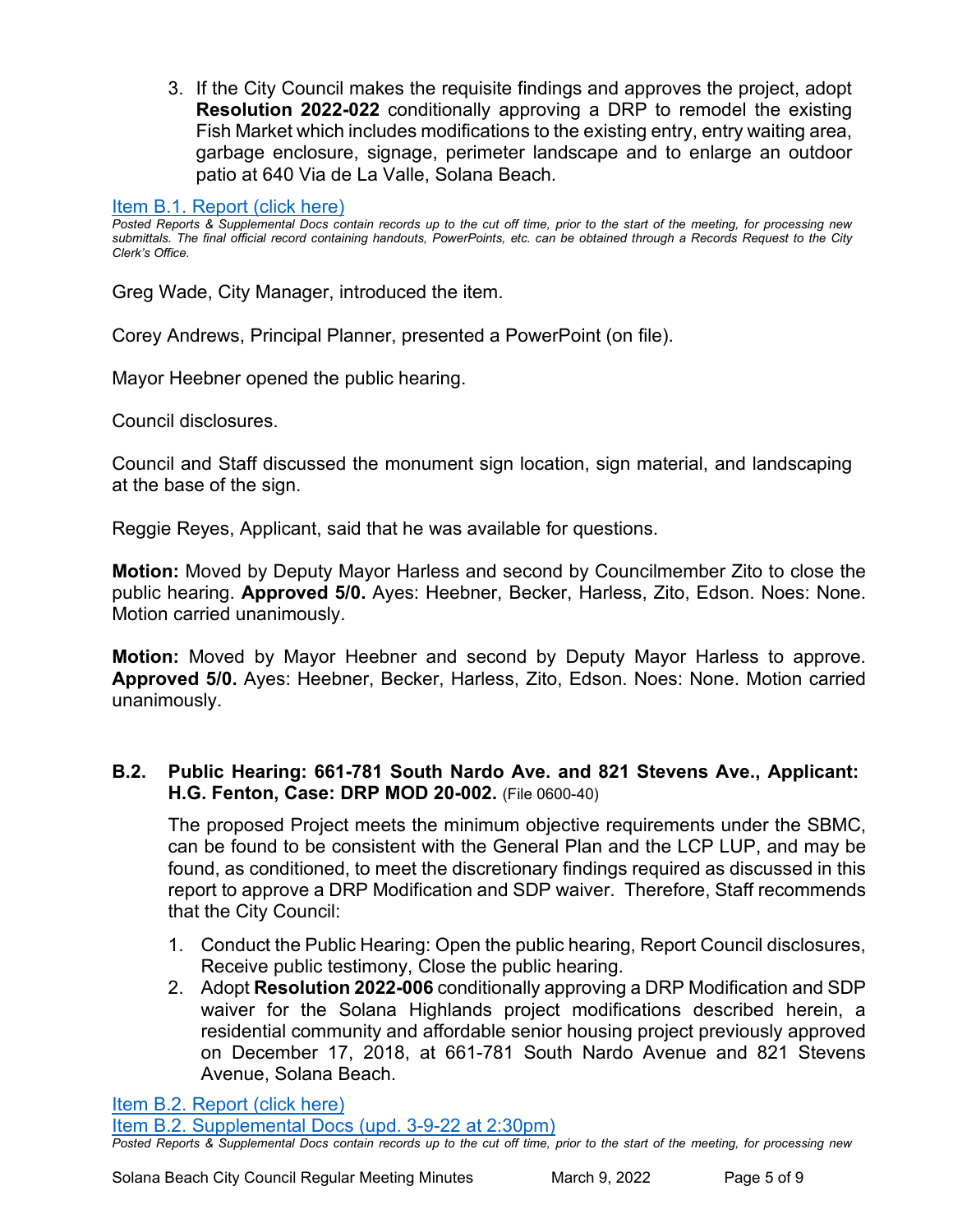*submittals. The final official record containing handouts, PowerPoints, etc. can be obtained through a Records Request to the City Clerk's Office.*

Greg Wade, City Manager, introduced the item.

Leslea Meyerhoff, Staff consultant, presented a PowerPoint (on file) reviewing the proposed project.

Greg Wade, City Manager, continued the PowerPoint (on file) reviewing a request by the applicant regarding additional time to submit the onsite parking plan to the City Manager and a request that if the parking plan complied with all conditions of the resolution that it could be approved by the City Manager rather than be required to return to Council. He continued the PowerPoint (on file) regarding refinements of the traffic calming plan, and a final landscape plan.

Mayor Heebner opened the public hearing.

Council disclosures.

Council and Staff discussed traffic calming changes, additional stop signs, discussions with Bike Walk Solana, curb pop outs and road markings, and parking plans and alternative resolution language submitted by Gary Martin.

John La Raia, Applicant, introduced the development team and said that they represented a locally owned San Diego based real estate company that provides both places to live and places to work for people throughout San Diego County and that in attendance were consultants Mark Moody for landscape, Dawn Wilson for traffic, and Mike Smith, civil engineer. He reviewed the proposed request to modify building 13, modify building 19, shift building 24, slightly amend and extend the Parking Management Plan condition, finalize the Traffic Calming Plan, and finalize the Landscape Plan.

Gary Martin said that the Landscape plan was interesting with California natives with architectural interest that were drought tolerate, that he and Joe Cuviello submitted a condition for consideration to have the Landscape Architectural Plans updated with the most recent changes which included the box designations and some of the tree species that were noted on the Landscape Zone Plan, and a parking management plan approved by the City Manager preserving the fundamentals.

Joe Cuviello said that he spoke to many neighbors who were all supportive of the project, support for stop signs on the upper section of Nardo and Solana Circle and the clearer identification by Turf Wood Lane, support for approving the Landscape Zone Plan and incorporating it into the Landscape Architectural Plan, and that the landscaping would be unique within the City.

Council and Staff discussed the developer having worked with the neighbors and being open to public input, the traffic calming, investigate adding stop signs, bulb-outs, and/or pop-outs, and discuss options with Bike Walk Solana.

**Motion:** Moved by Deputy Mayor Harless and second by Councilmember Becker to close the public hearing. **Approved 5/0.** Ayes: Heebner, Becker, Harless, Zito, Edson. Noes: None. Motion carried unanimously.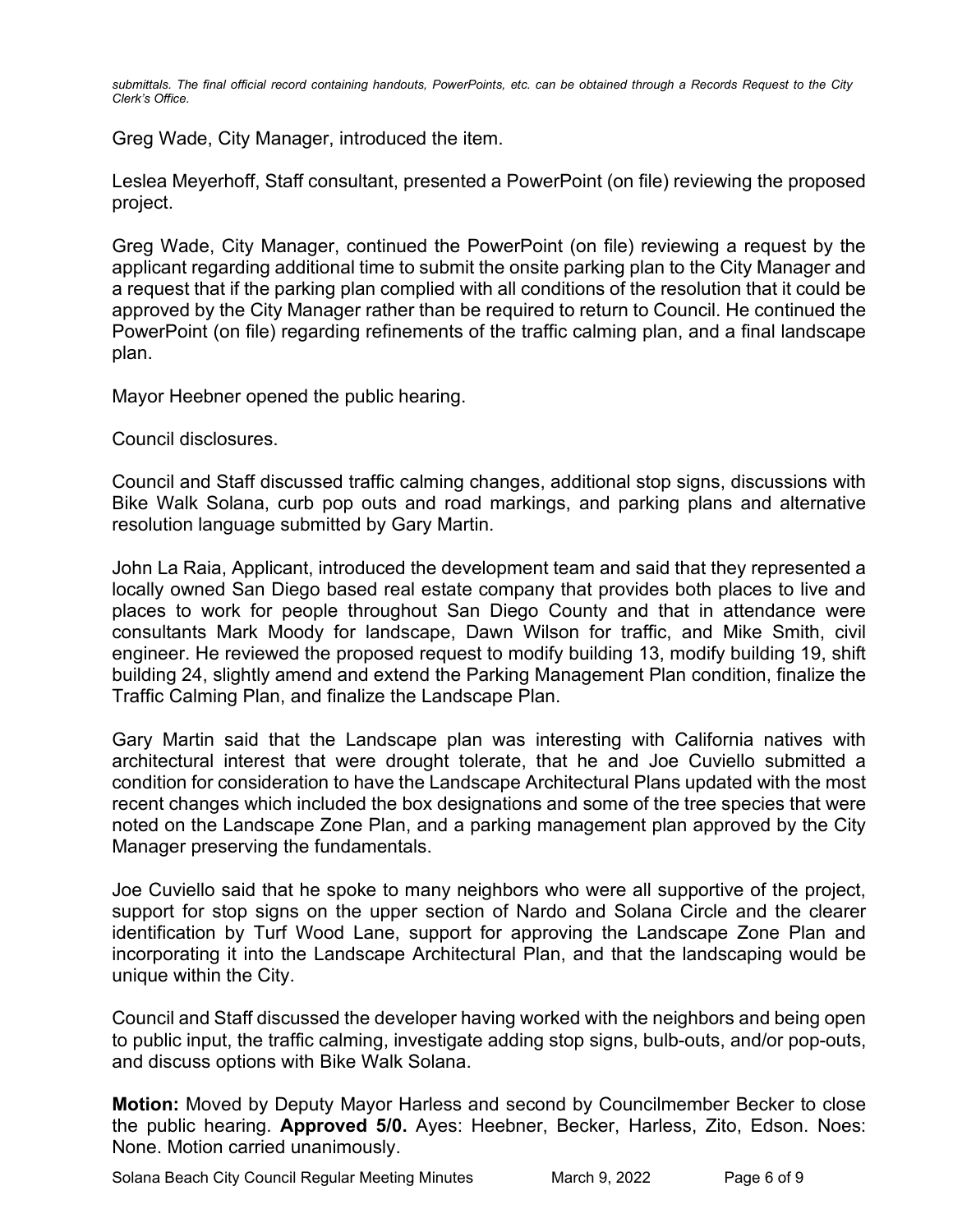**Motion:** Moved by Mayor Heebner and second by Councilmember Becker to approve and incorporate the requested actions laid out in the letter by Gary Martin and Joe Cuviello, incorporate the letter received by Gary Martin regarding the parking plan into the resolution. **Approved 5/0.** Ayes: Heebner, Becker, Harless, Zito, Edson. Noes: None. Motion carried unanimously.

# **C. STAFF REPORTS:** (C.2. – C.3.)

*Note to Public: Refer to Public Participation for information on how to submit public comment.*  Any member of the public may address the City Council on an item of concern by submitting written correspondence for the record to be filed with the record or by registering to join the virtual meeting online to speak live, per the Public Participation instructions on the Agenda. The maximum time allotted for each speaker is THREE MINUTES (SBMC 2.04.190).

# **C.2. Mid-Year Budget Adjustments FY 2021-22.** (File 0330-30)

Recommendation: That the City Council

# 1. Adopt **Resolution 2022-025**

- a. Authorizing creation of the Information Technology (IT) Director position and job description.
- b. Approving adjustments to the Fiscal Year (FY) 2021-2022 Parttime/Temporary/Seasonal Salary Schedule and the Fiscal Year (FY) 2021- 2022 Executive and Management Salary Schedule.
- c. Approving revised appropriations in the Fiscal Year 2021-22 Adopted Budget.
- d. Authorize the City Treasurer to amend the FY 2021/2022 Adopted Budget accordingly.

# [Item C.2. Report \(click here\)](https://solanabeach.govoffice3.com/vertical/Sites/%7B840804C2-F869-4904-9AE3-720581350CE7%7D/uploads/C.2._Report_(click_here)_3-9-22_-_O.pdf)

*Posted Reports & Supplemental Docs contain records up to the cut off time, prior to the start of the meeting, for processing new submittals. The final official record containing handouts, PowerPoints, etc. can be obtained through a Records Request to the City Clerk's Office.*

Greg Wade, City Manager, introduced the item.

Ryan Smith, Finance Director, presented a PowerPoint (on file).

Council and Staff discussed funds that were paid this Fiscal Year from last Fiscal Year, airing on the low side of the revenues and high side of the expenditures for a conversative forecast, in lieu fees, and affordable housing fees.

**Motion:** Moved by Councilmember Zito and second by Councilmember Becker to approve. **Approved 5/0.** Ayes: Heebner, Becker, Harless, Zito, Edson. Noes: None. Motion carried unanimously.

# **C.3. Quarterly Investment Report.** (File 0350-44)

Recommendation: That the City Council

1. Accept and file the attached Cash and investment Report for the quarter ended [December 31, 2021.](https://solanabeach.govoffice3.com/vertical/Sites/%7B840804C2-F869-4904-9AE3-720581350CE7%7D/uploads/C.3._Report_(click_here)_3-9-22_-_O.pdf)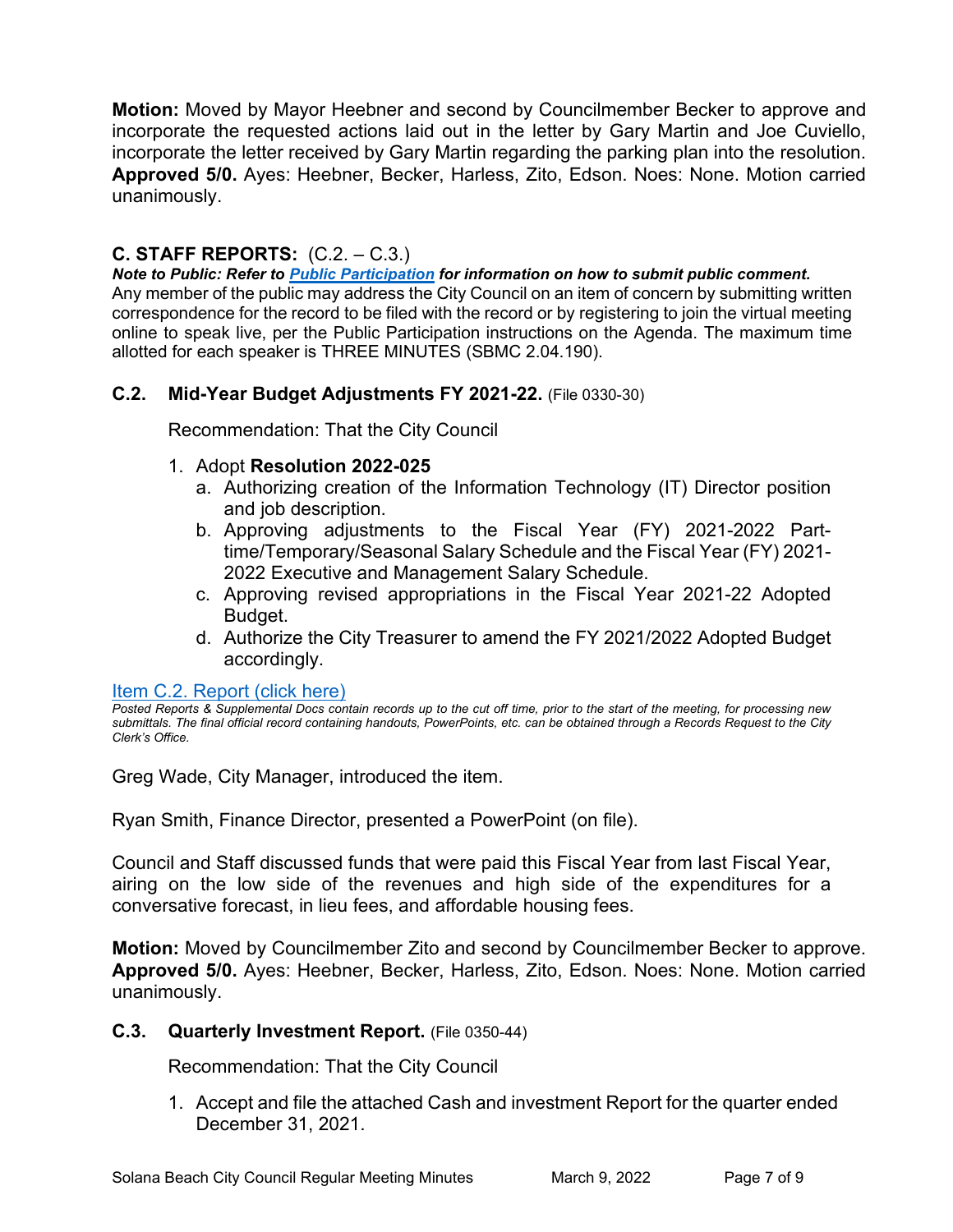[Item C.3. Report](https://solanabeach.govoffice3.com/vertical/Sites/%7B840804C2-F869-4904-9AE3-720581350CE7%7D/uploads/C.3._Report_(click_here)_3-9-22_-_O.pdf) (click here)

*Posted Reports & Supplemental Docs contain records up to the cut off time, prior to the start of the meeting, for processing new submittals. The final official record containing handouts, PowerPoints, etc. can be obtained through a Records Request to the City Clerk's Office.*

Greg Wade, City Manager, introduced the item.

Genny Lynkeiwicz, Chandler Investments, presented a PowerPoint (on file).

Anthony Armas, PARS, presented a PowerPoint (on file).

Chris Tsuda, Highmark Capital Management, continued the PowerPoint (on file).

# **A.6. Public Works Pickup Truck Purchase.** (File 0370-26)

Recommendation: That the City Council

#### 1. Approve **Resolution 2022-003**

- a. Approving the purchase of a 2022 Chevrolet Silverado 1500 4-wheel drive pickup truck, including accessories, for \$47,827.55 from National Auto Fleet Group.
- b. Authorizing an appropriation of \$47,827.55 from the Asset Replacement Reserve Fund into the Asset Replacement Public Works Vehicle Expenditure account.
- c. Authorizing the City Treasurer to amend the FY 2021/2022 Adopted Budget accordingly.

[Item A.6. Report \(click here\)](https://solanabeach.govoffice3.com/vertical/Sites/%7B840804C2-F869-4904-9AE3-720581350CE7%7D/uploads/A.6._Report_(click_here)_3-9-22_-_O.pdf)

#### [Item A.6. Supplemental Docs \(upd. 3-9-22 at 11:45am\)](https://solanabeach.govoffice3.com/vertical/Sites/%7B840804C2-F869-4904-9AE3-720581350CE7%7D/uploads/A.6._Supp_Docs_(3-9_1145am)_-_O.pdf)

*Posted Reports & Supplemental Docs contain records up to the cut off time, prior to the start of the meeting, for processing new submittals. The final official record containing handouts, PowerPoints, etc. can be obtained through a Records Request to the City Clerk's Office.*

Greg Wade, City Manager, introduced the item regarding replacing a heavy-duty maintenance vehicle, and said that the existing vehicle had a lot of rust damage in the undercarriage and deferred maintenance items, that Staff investigated hybrid or electric vehicles, in line with the City's Climate Action Plan, but there were no options for the specifications required for this work vehicle and that Staff was seeking approval for a like vehicle.

Councilmember Becker (pulled the item for discussion) asked if it was possible to lease a vehicle until an appropriate electric or hybrid vehicle was available.

Greg Wade, City Manager, said that the Ford Ranger suggested by a public comment did not meet the needs of this vehicle replacement since it had a short bed and no 4-wheel drive abilities, that the City had replaced two of the City's fleet street vehicles with energy efficient vehicles, that the Ford 150 Lightening did not have a 8 ft. truck bed, that the immediate cost to stretch this vehicle's life was \$5,000, that leases had 2-6 year purchase options, that vehicles that the City could sell had to be sent to auction which usually reduced the return, and that it was a challenging time for vehicle costs and accessibility.

Council and Staff discussed being committed to sticking with green vehicles when possible,